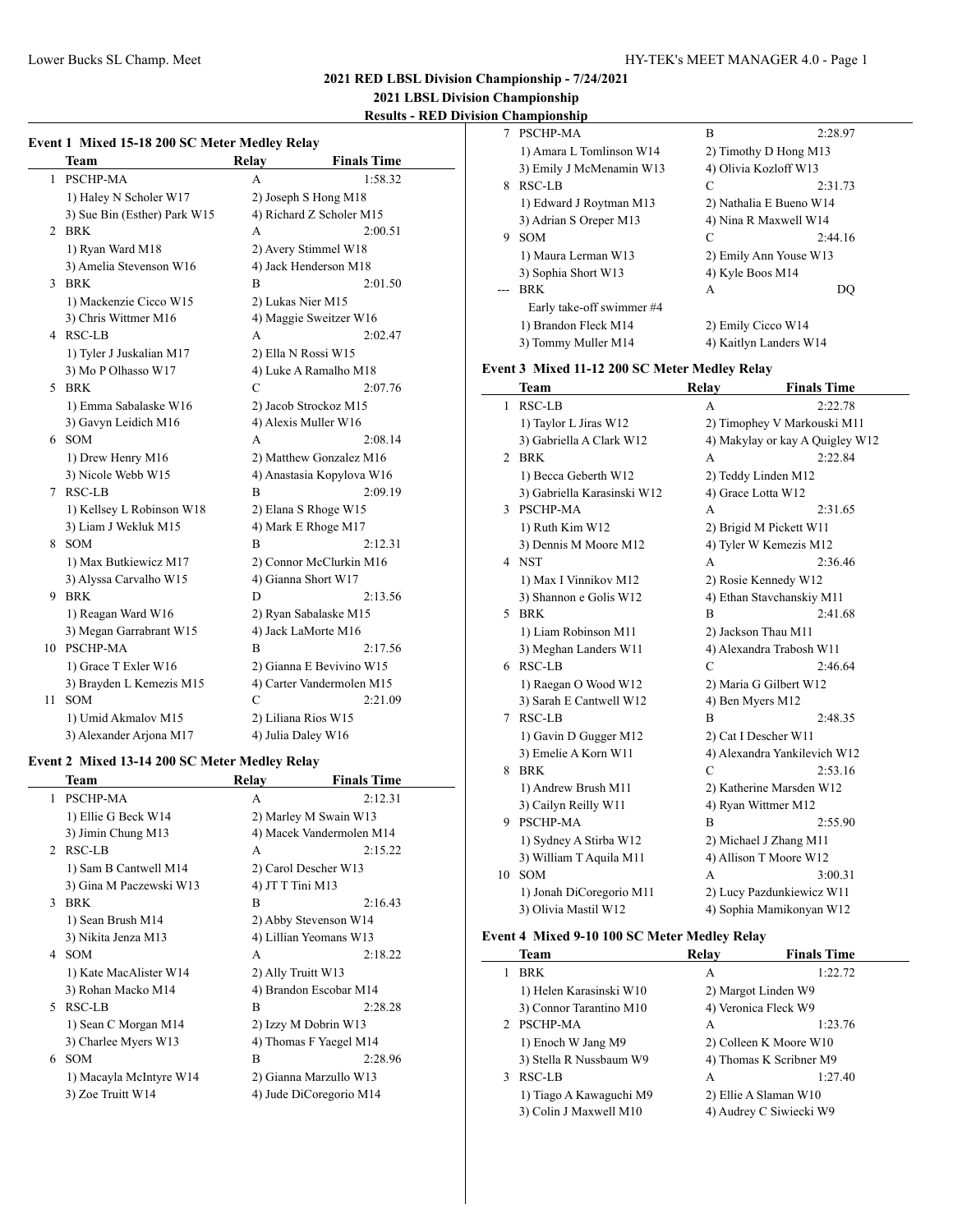l.

## Lower Bucks SL Champ. Meet HY-TEK's MEET MANAGER 4.0 - Page 2

## **2021 RED LBSL Division Championship - 7/24/2021**

# **2021 LBSL Division Championship**

 $\overline{\phantom{a}}$ 

# **Results - RED Division Championship**

## **(Event 4 Mixed 9-10 100 SC Meter Medley Relay)**

|    | Team                                                 | Relav | <b>Finals Time</b>          |
|----|------------------------------------------------------|-------|-----------------------------|
| 4  | <b>BRK</b>                                           | B     | 1:34.18                     |
|    | 1) Eva Haas W9                                       |       | 2) Gavin Reilly M9          |
|    | 3) Luciana Priori W9                                 |       | 4) Isla Carney W10          |
| 5. | RSC-LB                                               | B     | 1:36.19                     |
|    | 1) Patrick R Maxwell M10                             |       | 2) Aaliyah K Montebello W10 |
|    | 3) Lily A Wekluk W10                                 |       | 4) Grace A Whartenby W10    |
| 6  | RSC-LB                                               | C     | 1:44.00                     |
| 7  | <b>BRK</b>                                           | C     | 1:51.31                     |
|    | 1) Austyn Murray W9                                  |       | 2) Chase Metzger M10        |
|    | 3) Jameson Lotta M9                                  |       | 4) Olivia Hulse W9          |
|    | <b>SOM</b>                                           | А     | DO                          |
|    | Stroke Infraction swimmer #2: Scissors kick - breast |       |                             |
|    | 1) Roscoe Pazdunkiewicz M9                           |       | 2) Sam Simpson M10          |
|    | 3) Samantha Boyer W10                                |       | 4) Emma Lerman W10          |

#### **Event 5 Women 12-18 200 SC Meter Freestyle**

| <b>Name</b>       |             |            | <b>Finals Time</b>                                                                                         |
|-------------------|-------------|------------|------------------------------------------------------------------------------------------------------------|
| Maggie Sweitzer   |             |            | 2:17.41                                                                                                    |
| Elana S Rhoge     | 15.         |            | 2:17.97                                                                                                    |
| Ella N Rossi      |             |            | 2:23.10                                                                                                    |
|                   | 16          |            | 2:24.65                                                                                                    |
| Gina M Paczewski  | 13          |            | 2:27.28                                                                                                    |
| Em K Albert       | 17          | RSC-LB     | 2:27.31                                                                                                    |
| Carol Descher     | 13          | RSC-LB     | 2:28.60                                                                                                    |
| Megan Iannacone   | 18          |            | 2:29.88                                                                                                    |
| Kate MacAlister   |             | SOM        | 2:38.47                                                                                                    |
| Grace T Exler     |             |            | 2:51.34                                                                                                    |
| Sophia Mamikonyan | 12          | <b>SOM</b> | 2:53.84                                                                                                    |
| Hunter R LaBree   | 18          | RSC-LB     | 3:16.99                                                                                                    |
|                   | Kylie Perry |            | <b>AgeTeam</b><br>16 BRK<br>RSC-LB<br>15 RSC-LB<br><b>BRK</b><br>RSC-LB<br><b>BRK</b><br>14<br>16 PSCHP-MA |

## **Event 6 Men 12-18 200 SC Meter Freestyle**

|    | Name                 | <b>AgeTeam</b>   | <b>Finals Time</b> |
|----|----------------------|------------------|--------------------|
| 1  | Drew Henry           | 16 SOM           | 2:00.02            |
|    | 2. Noah Z Ferker     | 17 NST           | 2:03.47            |
| 3  | Chris Wittmer        | 16 BRK           | 2:05.65            |
| 4  | Ryan Ward            | BRK<br>18        | 2:06.50            |
| 5. | Andrew Thau          | 14 BRK           | 2:09.62            |
| 6  | Alexander Ariona     | 17 SOM           | 2:09.78            |
| 7  | Gavyn Leidich        | 16 BRK           | 2:12.67            |
| 8  | Sebastian Vradinskiy | <b>BRK</b><br>13 | 2:18.47            |
| 9  | Devin Sinn           | <b>SOM</b><br>17 | 2:18.77            |
|    | 10 Noah Hall         | 14 SOM           | 4:09.25            |

### **Event 7 Girls 9-10 25 SC Meter Breaststroke**

|     | <b>Name</b>          |    | <b>AgeTeam</b>  | <b>Finals Time</b> |
|-----|----------------------|----|-----------------|--------------------|
|     | Colleen K Moore      |    | 10 PSCHP-MA     | 21.08              |
|     | 2. Ellie A Slaman    |    | 10 RSC-LB       | 22.15              |
|     | 3 Veronica Fleck     | 9  | <b>BRK</b>      | 22.22              |
|     | Lily A Wekluk        | 10 | RSC-LB          | 23.10              |
|     | Sarah Patterson      |    | $10$ NST        | 23.57              |
|     | Stella R Nussbaum    | 9  | <b>PSCHP-MA</b> | 23.93              |
|     | Samantha Boyer       | 10 | <b>SOM</b>      | 24.31              |
| 8   | Margot Linden        | 9  | <b>BRK</b>      | 24.94              |
| 9   | Aaliyah K Montebello | 10 | RSC-LB          | 27.09              |
| 10  | Olivia Hulse         | 9  | <b>BRK</b>      | 28.56              |
| 11. | Eva Haas             | 9  | <b>BRK</b>      | 28.65              |

| л спашроплир            |   |          |       |
|-------------------------|---|----------|-------|
| 12 Emma Lerman          |   | $10$ SOM | 32.87 |
| 13 Laura M Kim          | 9 | RSC-LB   | 34.06 |
| 14 Julissa Navarro      | 9 | BRK      | 41.52 |
| --- Julia Burnett       | 9 | RSC-LB   | DO    |
| Downward butterfly kick |   |          |       |
| --- Austyn Murray       |   | BRK      | DO    |
| Scissors kick           |   |          |       |

#### **Event 8 Boys 9-10 25 SC Meter Breaststroke**

|    | Name                                           |    | <b>AgeTeam</b>  | <b>Finals Time</b> |  |  |  |
|----|------------------------------------------------|----|-----------------|--------------------|--|--|--|
| 1  | Luke J Pickett                                 | 9  | <b>PSCHP-MA</b> | 23.06              |  |  |  |
| 2  | Enoch W Jang                                   | 9  | <b>PSCHP-MA</b> | 23.09              |  |  |  |
| 3  | MJ Pyle                                        | 9  | <b>NST</b>      | 25.07              |  |  |  |
| 4  | Patrick R Maxwell                              | 10 | RSC-LB          | 25.25              |  |  |  |
| 5  | Henry A Sokolis                                |    | 10 PSCHP-MA     | 26.43              |  |  |  |
| 6  | Adams F Bollinger                              |    | 10 RSC-LB       | 27.42              |  |  |  |
|    | Chris c Golis                                  | 9  | <b>NST</b>      | 30.85              |  |  |  |
| 8  | Stephen Priore                                 | 10 | <b>BRK</b>      | 31.37              |  |  |  |
| 9  | Shane M McMenamin                              | 10 | <b>PSCHP-MA</b> | 31.66              |  |  |  |
| 10 | Chase Metzger                                  | 10 | <b>BRK</b>      | 32.81              |  |  |  |
|    | Sam Simpson                                    | 10 | <b>SOM</b>      | DO                 |  |  |  |
|    | Hands brought beyond the hipline during stroke |    |                 |                    |  |  |  |

#### **Event 9 Girls 11-12 50 SC Meter Breaststroke**

| Name |                            |     | <b>AgeTeam</b>  | <b>Finals Time</b> |
|------|----------------------------|-----|-----------------|--------------------|
| 1    | Brigid M Pickett           | 11  | <b>PSCHP-MA</b> | 40.71              |
|      | 2 Makylay or kay A Quigley |     | 12 RSC-LB       | 42.54              |
| 3    | Rosie Kennedy              |     | 12 NST          | 43.41              |
| 4    | Emelie A Korn              | 11  | RSC-LB          | 43.97              |
|      | 5 Alexandra Trabosh        | 11  | <b>BRK</b>      | 45.06              |
| 6    | Cat I Descher              | 11  | RSC-LB          | 47.34              |
|      | Maria G Gilbert            |     | 12 RSC-LB       | 48.25              |
| 8    | Lucy Pazdunkiewicz         | 11. | <b>SOM</b>      | 48.90              |
| 9    | Katherine Marsden          | 12  | BRK             | 49.62              |
| 10   | Shannon e Golis            |     | 12 NST          | 51.07              |
| 11   | <b>Emily Rhodes</b>        | 11  | <b>NST</b>      | 55.93              |
|      | 12 Logan Murray            | 12  | BRK             | 1:02.83            |

#### **Event 10 Boys 11-12 50 SC Meter Breaststroke**

| Name |                      |    | <b>AgeTeam</b>  | <b>Finals Time</b> |
|------|----------------------|----|-----------------|--------------------|
|      |                      |    |                 |                    |
| 1    | Teddy Linden         | 12 | BRK             | 40.27              |
| 2    | Timophey V Markouski | 11 | RSC-LB          | 40.67              |
| 3    | Gabriel Gorevoy      | 11 | <b>NST</b>      | 47.65              |
| 4    | Jackson Thau         | 11 | <b>BRK</b>      | 48.22              |
| 5    | Ryan Wittmer         | 12 | <b>BRK</b>      | 48.45              |
| 6    | Dennis M Moore       | 12 | PSCHP-MA        | 49.46              |
| 7    | Michael J Zhang      | 11 | PSCHP-MA        | 51.60              |
| 8    | John Kennedy         | 11 | <b>NST</b>      | 53.33              |
| 9    | Grayson Zimmer       | 11 | <b>NST</b>      | 53.75              |
| 10   | <b>Edward Murray</b> | 11 | <b>BRK</b>      | 59.72              |
| 11   | Matthew R Beck       | 12 | <b>PSCHP-MA</b> | 59.76              |
|      | 12 Trevor Fillette   | 11 | <b>NST</b>      | 1:02.78            |
| 13   | Jonah DiCoregorio    | 11 | SOM             | 1:11.71            |
| 14   | Jack D Braun         | 11 | PSCHP-MA        | 1:12.87            |
|      | Zachary T Ouimette   | 11 | <b>PSCHP-MA</b> | NS                 |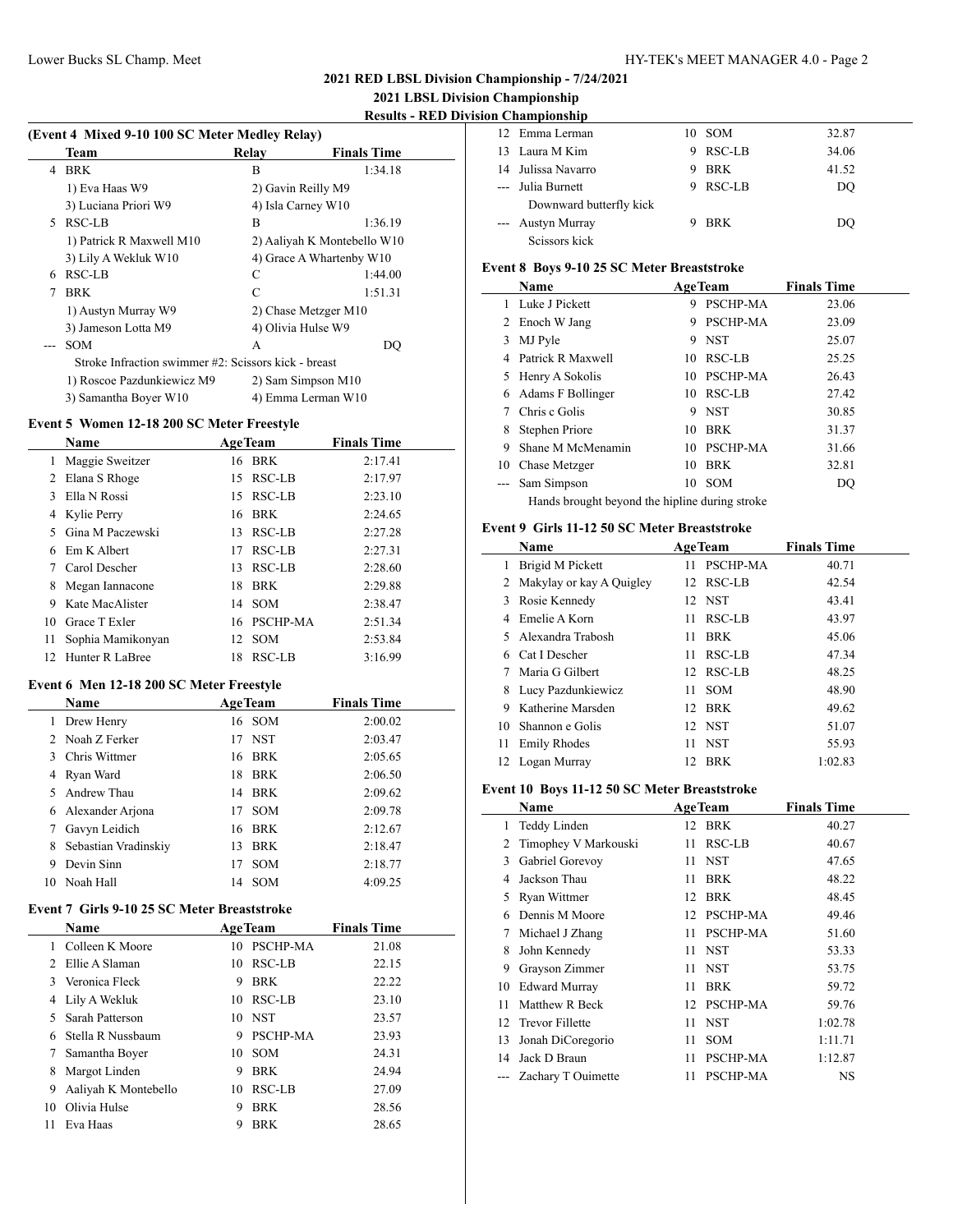**2021 LBSL Division Championship Results - RED Division Championship**

|  |  | Event 11 Girls 13-14 100 SC Meter Breaststroke |
|--|--|------------------------------------------------|
|  |  |                                                |

|   | <b>Name</b>       | <b>AgeTeam</b> |             | <b>Finals Time</b> |
|---|-------------------|----------------|-------------|--------------------|
| 1 | Marley M Swain    |                | 13 PSCHP-MA | 1:23.22            |
|   | 2 Emily Cicco     |                | 14 BRK      | 1:23.32            |
| 3 | Abby Stevenson    |                | 14 BRK      | 1:30.78            |
| 4 | Ally Truitt       |                | $13$ SOM    | 1:32.37            |
|   | 5 Grace Patterson |                | 14 NST      | 1:37.44            |
| 6 | Izzy M Dobrin     |                | 13 RSC-LB   | 1:41.04            |
|   | Amara L Tomlinson |                | 14 PSCHP-MA | 1:41.75            |
| 8 | Lillian Yeomans   | 13             | BRK         | 1:42.97            |
| 9 | Gianna Marzullo   |                | $13$ SOM    | 1:51.16            |
|   | Maura Lerman      | 13             | <b>SOM</b>  | 1:51.90            |

## **Event 12 Boys 13-14 100 SC Meter Breaststroke**

|   | <b>Name</b>            |    | <b>AgeTeam</b> | <b>Finals Time</b> |
|---|------------------------|----|----------------|--------------------|
|   | Andrew Thau            |    | 14 BRK         | 1:15.72            |
|   | 2 Sebastian Vradinskiy | 13 | BRK            | 1:17.25            |
|   | 3 Timothy D Hong       |    | 13 PSCHP-MA    | 1:19.75            |
|   | 4 Thomas F Yaegel      |    | 14 RSC-LB      | 1:21.62            |
|   | 5 Sean C Morgan        |    | 14 RSC-LB      | 1:22.35            |
| 6 | Luke Linden            |    | 14 BRK         | 1:24.96            |
|   | 7 Edward J Roytman     |    | 13 RSC-LB      | 1:28.38            |
| 8 | Ryan Brabazon          |    | $13$ SOM       | 1:32.81            |
|   | --- Noah Hall          |    | 14 SOM         | DO                 |
|   | Scissors kick          |    |                |                    |
|   | Josh E Ferker          |    | 14 NST         | <b>NS</b>          |
|   | Daniel Iannacone       | 13 | <b>BRK</b>     | <b>NS</b>          |

#### **Event 13 Women 15-18 100 SC Meter Breaststroke**

| <b>Name</b>   |                         |    | <b>AgeTeam</b> | <b>Finals Time</b> |  |
|---------------|-------------------------|----|----------------|--------------------|--|
|               | 1 Sue Bin (Esther) Park |    | 15 PSCHP-MA    | 1:15.39            |  |
|               | 2 Avery Stimmel         | 18 | <b>BRK</b>     | 1:18.63            |  |
| $\mathcal{F}$ | Ella N Rossi            |    | 15 RSC-LB      | 1:19.25            |  |
|               | 4 Gianna E Bevivino     |    | 15 PSCHP-MA    | 1:21.25            |  |
|               | Emma Sabalaske          |    | 16 BRK         | 1:22.52            |  |
| 6             | Callie Haggerty         |    | 16 NST         | 1:22.95            |  |
|               | Alexis Muller           |    | 16 BRK         | 1:23.06            |  |
| 8             | Liliana Rios            |    | $15$ SOM       | 1:34.12            |  |
|               | --- Allsion Henry       | 18 | <b>SOM</b>     | X1:14.09           |  |
|               | --- Sabina Hartman      | 18 | RSC-LB         | NS                 |  |

#### **Event 14 Men 15-18 100 SC Meter Breaststroke**

 $\overline{\phantom{a}}$ 

|                | Name              |    | <b>AgeTeam</b> | <b>Finals Time</b> |
|----------------|-------------------|----|----------------|--------------------|
| 1              | Joseph S Hong     |    | 18 PSCHP-MA    | 1:05.65            |
| $\mathfrak{D}$ | Lukas Nier        | 15 | BRK            | 1:10.81            |
| 3              | Luke A Ramalho    | 18 | RSC-LB         | 1:11.85            |
| 4              | Richard Z Scholer |    | 15 PSCHP-MA    | 1:12.81            |
| 5              | Connor McClurkin  |    | 16 SOM         | 1:12.85            |
| 6              | Matthew Gonzalez  |    | 16 SOM         | 1:13.18            |
| 7              | Jacob Strockoz    | 15 | <b>BRK</b>     | 1:13.55            |
| 8              | Mark E Rhoge      | 17 | RSC-LB         | 1:16.16            |
| 9              | Ryan Sabalaske    | 15 | BRK            | 1:18.22            |
| 10             | Brayden L Kemezis | 15 | PSCHP-MA       | 1:20.74            |
| 11             | Umid Akmalov      | 15 | SOM            | 1:29.91            |
| 12             | Jack LaMorte      | 16 | <b>BRK</b>     | 1:38.00            |
|                | AJ McClurkin      | 18 | <b>SOM</b>     | X1:21.18           |
|                | Steven A Belder   | 15 | RSC-LB         | NS                 |

| Event 15 Girls 13-14 100 SC Meter Freestyle |                                             |    |                |                    |  |
|---------------------------------------------|---------------------------------------------|----|----------------|--------------------|--|
|                                             | Name                                        |    | <b>AgeTeam</b> | <b>Finals Time</b> |  |
|                                             | 1 Carol Descher                             |    | 13 RSC-LB      | 1:06.90            |  |
|                                             | 2 Gina M Paczewski                          | 13 | RSC-LB         | 1:08.91            |  |
|                                             | 3 Zoe Truitt                                | 14 | SOM            | 1:09.75            |  |
|                                             | 4 Olivia Kozloff                            |    | 13 PSCHP-MA    | 1:13.78            |  |
|                                             | 5 Ella B Messmer                            |    | 13 NST         | 1:14.45            |  |
|                                             | 6 Emily J McMenamin                         |    | 13 PSCHP-MA    | 1:15.03            |  |
|                                             | 7 Nina R Maxwell                            |    | 14 RSC-LB      | 1:16.68            |  |
|                                             | 8 Gianna Marzullo                           |    | 13 SOM         | 1:20.51            |  |
|                                             | Event 16 Boys 13-14 100 SC Meter Freestyle  |    |                |                    |  |
|                                             | <b>Name</b>                                 |    | <b>AgeTeam</b> | <b>Finals Time</b> |  |
|                                             | 1 Andrew Thau                               |    | 14 BRK         | 59.50              |  |
|                                             | 2 Jimin Chung                               |    | 13 PSCHP-MA    | 59.65              |  |
|                                             | 3 Macek Vandermolen                         |    | 14 PSCHP-MA    | 1:00.03            |  |
|                                             | 4 Tommy Muller                              |    | 14 BRK         | 1:01.08            |  |
|                                             | 5 Sean Brush                                |    | 14 BRK         | 1:01.13            |  |
|                                             | 6 JT T Tini                                 |    | 13 RSC-LB      | 1:02.05            |  |
|                                             | 7 Sam B Cantwell                            |    | 14 RSC-LB      | 1:03.66            |  |
|                                             | 8 Timothy D Hong                            |    | 13 PSCHP-MA    | 1:04.48            |  |
|                                             | 9 Nathan R Freed                            |    | 13 RSC-LB      | 1:06.62            |  |
|                                             | 10 Adrian S Oreper                          |    | 13 RSC-LB      | 1:12.75            |  |
|                                             | 11 Jaime J Acevedo                          |    | 13 PSCHP-MA    | 1:14.74            |  |
|                                             | --- Daniel Jannacone                        |    | 13 BRK         | NS                 |  |
|                                             | --- Josh E Ferker                           |    | 14 NST         | NS                 |  |
|                                             | Event 17 Women 15-18 100 SC Meter Freestyle |    |                |                    |  |
|                                             | Name                                        |    | <b>AgeTeam</b> | <b>Finals Time</b> |  |
|                                             | 1 Mackenzie Cicco                           |    | 15 BRK         | 1:01.93            |  |
|                                             | 2 Avery Stimmel                             | 18 | <b>BRK</b>     | 1:03.01            |  |
|                                             | 3 Amelia Stevenson                          |    | 16 BRK         | 1:04.29            |  |
|                                             | 4 Sabina Hartman                            |    | 18 RSC-LB      | 1:04.78            |  |
|                                             | 5 Megan Garrabrant                          | 15 | <b>BRK</b>     | 1:07.14            |  |
|                                             | 6 Kylie Perry                               | 16 | <b>BRK</b>     | 1:07.50            |  |
|                                             | 7 Liliana Rios                              | 15 | SOM            | 1:09.90            |  |
| 8                                           | Anastasia Kopylova                          | 16 | SOM            | 1:10.15            |  |
| 9                                           | Sarah Wittmer                               | 15 | <b>BRK</b>     | 1:13.64            |  |

#### **Event 18 Men 15-18 100 SC Meter Freestyle**

|    | Name               |    | <b>AgeTeam</b> | <b>Finals Time</b> |
|----|--------------------|----|----------------|--------------------|
|    | Max Butkiewicz     |    | 17 SOM         | 55.57              |
|    | 2 Noah Z Ferker    |    | 17 NST         | 56.69              |
| 3  | Jack Henderson     |    | 18 BRK         | 56.86              |
| 4  | Ryan Ward          |    | 18 BRK         | 58.06              |
|    | 5 Jacob Strockoz   |    | 15 BRK         | 59.06              |
|    | 6 Matt N Vinnikov  |    | 15 NST         | 1:00.86            |
|    | Matthew Gonzalez   |    | 16 SOM         | 1:01.21            |
| 8. | Carter Vandermolen |    | 15 PSCHP-MA    | 1:01.31            |
| 9  | Liam J Wekluk      |    | 15 RSC-LB      | 1:02.65            |
|    | 10 Devin Sinn      | 17 | <b>SOM</b>     | 1:02.80            |
| 11 | Jake V Teplov      |    | 16 RSC-LB      | 1:04.07            |

 Alyssa Carvalho 15 SOM 1:16.25 Maggie R Danchak 16 PSCHP-MA 1:17.04

#### **Event 19 Girls 9-10 25 SC Meter Backstroke**

 $\sim$ 

| <b>Name</b>      | <b>AgeTeam</b> | <b>Finals Time</b> |  |
|------------------|----------------|--------------------|--|
| 1 Luciana Priori | <b>RRK</b>     | 21.84              |  |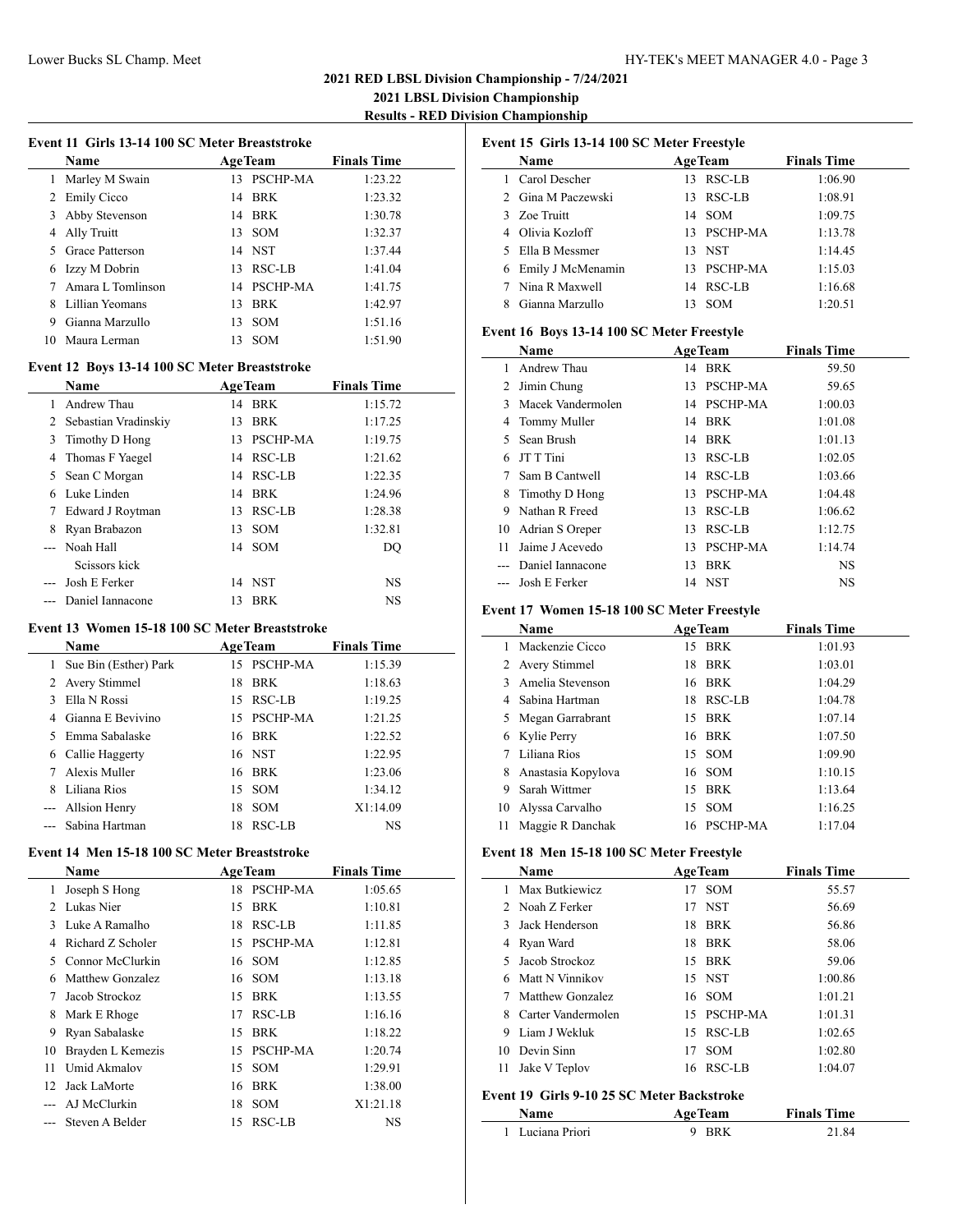**2021 LBSL Division Championship Results - RED Division Championship**

 $\overline{\phantom{a}}$ 

|  |  | (Event 19 Girls 9-10 25 SC Meter Backstroke) |
|--|--|----------------------------------------------|
|  |  |                                              |

|    | <b>Name</b>          | <b>AgeTeam</b> |                 | <b>Finals Time</b> |
|----|----------------------|----------------|-----------------|--------------------|
|    | 2 Lily A Wekluk      | 10             | RSC-LB          | 22.91              |
| 3  | Margot Linden        | 9              | <b>BRK</b>      | 23.18              |
| 4  | Ellie A Slaman       | 10             | RSC-LB          | 24.06              |
| 5  | Grace A Whartenby    | 10             | RSC-LB          | 25.34              |
| 6  | Audrey C Siwiecki    | 9              | RSC-LB          | 25.68              |
|    | Eva Haas             | 9              | <b>BRK</b>      | 25.76              |
| 8  | Madison McCarthy     | 9              | RSC-LB          | 26.00              |
| 9  | Julia Burnett        | 9              | RSC-LB          | 26.62              |
|    | 10 Adelyn J Sokolis  | 9              | <b>PSCHP-MA</b> | 27.60              |
| 11 | <b>Austyn Murray</b> | 9              | <b>BRK</b>      | 28.16              |
| 12 | Julissa Navarro      | 9              | <b>BRK</b>      | 32.81              |
| 13 | Olivia Hulse         | 9              | <b>BRK</b>      | 34.19              |

#### **Event 20 Boys 9-10 25 SC Meter Backstroke**

| Name |                      |    | <b>AgeTeam</b>  | <b>Finals Time</b> |
|------|----------------------|----|-----------------|--------------------|
| 1    | Connor Tarantino     | 10 | <b>BRK</b>      | 19.44              |
| 2    | Colin J Maxwell      | 10 | RSC-LB          | 20.39              |
| 3    | Finnigan G Gugger    | 10 | RSC-LB          | 20.49              |
| 4    | Tiago A Kawaguchi    | 9  | RSC-LB          | 22.03              |
| 5    | Thomas K Scribner    | 9  | <b>PSCHP-MA</b> | 23.54              |
| *6   | Patrick R Maxwell    | 10 | RSC-LB          | 24.22              |
| *6   | Shane M McMenamin    | 10 | <b>PSCHP-MA</b> | 24.22              |
| 8    | Charlie Kennedy      | 9  | <b>NST</b>      | 24.67              |
| 9    | Ryder Gibson         | 9  | SOM             | 24.71              |
| 10   | Max Marsden          | 10 | <b>BRK</b>      | 24.96              |
| 11   | Roscoe Pazdunkiewicz | 9  | <b>SOM</b>      | 25.00              |
| 12   | Reece Werth          | 9  | <b>BRK</b>      | 25.01              |
| 13   | Stephen Priore       | 10 | <b>BRK</b>      | 26.60              |
| 14   | Daniel Yankilevich   | 10 | RSC-LB          | 27.03              |
| 15   | Patrick Robinson     | 9  | <b>BRK</b>      | 28.28              |
| 16   | Luca Priori          | 9  | <b>BRK</b>      | 28.36              |
| 17   | Jameson Lotta        | 9  | <b>BRK</b>      | 28.46              |
| 18   | Chris c Golis        | 9  | <b>NST</b>      | 28.70              |
| 19   | Adams F Bollinger    | 10 | <b>RSC-LB</b>   | 28.83              |
| 20   | Chase Metzger        | 10 | <b>BRK</b>      | 28.91              |
|      |                      |    |                 |                    |

#### **Event 21 Girls 11-12 50 SC Meter Backstroke**

 $\overline{a}$ 

|                 | Name                  | <b>AgeTeam</b>   |                 | <b>Finals Time</b> |  |
|-----------------|-----------------------|------------------|-----------------|--------------------|--|
| 1               | Gabriella Karasinski  | <b>BRK</b><br>12 |                 | 34.65              |  |
| 2               | Taylor L Jiras        | 12               | RSC-LB          | 35.02              |  |
| 3               | Ruth Kim              | 12               | <b>PSCHP-MA</b> | 36.22              |  |
| 4               | Meghan Landers        | <b>BRK</b><br>11 |                 | 39.26              |  |
| 5               | Raegan O Wood         | 12               | RSC-LB          | 40.30              |  |
| 6               | Sydney A Stirba       | 12               | <b>PSCHP-MA</b> | 42.27              |  |
| $*7$            | Lucy Pazdunkiewicz    | <b>SOM</b><br>11 |                 | 43.63              |  |
| $*7$            | Sophia Mamikonyan     | <b>SOM</b><br>12 |                 | 43.63              |  |
| 9               | Sarah E Cantwell      | 12               | RSC-LB          | 44.63              |  |
| 10              | Katherine Marsden     | <b>BRK</b><br>12 |                 | 46.35              |  |
| 11              | Katie A Freed         | 12               | RSC-LB          | 54.44              |  |
| 12 <sup>1</sup> | Inez E Diaz-Pond      | 11               | PSCHP-MA        | 59.22              |  |
|                 | Claire E Siwiecki     | 11               | RSC-LB          | DQ                 |  |
|                 | No touch at turn      |                  |                 |                    |  |
|                 | Lilly M Mastropaolo   | 12 NST           |                 | NS                 |  |
|                 | Alexandra Yankilevich | 12               | RSC-LB          | NS                 |  |
|                 | Ariella Davidoff      | <b>NST</b><br>11 |                 | NS                 |  |

|                | Name                          |    | <b>AgeTeam</b>  | <b>Finals Time</b> |
|----------------|-------------------------------|----|-----------------|--------------------|
| 1              | Max I Vinnikov                |    | 12 NST          | 37.72              |
| $\mathfrak{D}$ | Liam Robinson                 | 11 | <b>BRK</b>      | 38.97              |
| 3              | Tyler W Kemezis               | 12 | <b>PSCHP-MA</b> | 40.49              |
| 4              | Gavin D Gugger                | 12 | RSC-LB          | 41.22              |
| 5              | Jackson Thau                  | 11 | <b>BRK</b>      | 42.03              |
| 6              | Gabriel Gorevoy               | 11 | <b>NST</b>      | 45.13              |
| 7              | William T Aquila              | 11 | <b>PSCHP-MA</b> | 45.70              |
| 8              | Andrew Brush                  | 11 | <b>BRK</b>      | 47.72              |
| 9              | Michael J Zhang               | 11 | PSCHP-MA        | 48.69              |
| 10             | Ben Myers                     | 12 | RSC-LB          | 49.27              |
| 11             | Jonah DiCoregorio             | 11 | <b>SOM</b>      | 52.17              |
| 12             | <b>Edward Murray</b>          | 11 | <b>BRK</b>      | 55.07              |
| 13             | Zachary T Ouimette            | 11 | <b>PSCHP-MA</b> | 1:03.01            |
| 14             | <b>Trevor Fillette</b>        | 11 | <b>NST</b>      | 1:11.90            |
|                | Moksh Kopikar                 | 12 | RSC-LB          | DO                 |
|                | Non-continuous turning action |    |                 |                    |
|                | Lucas Murafa                  | 12 | RSC-LB          | <b>NS</b>          |
|                |                               |    |                 |                    |

#### **Event 23 Girls 13-14 100 SC Meter Backstroke**

| <b>Name</b>        | <b>AgeTeam</b> | <b>Finals Time</b> |
|--------------------|----------------|--------------------|
| 1 Emily Cicco      | 14 BRK         | 1:13.83            |
| 2 Macayla McIntyre | 14 SOM         | 1:17.93            |
| 3 Emily Ann Youse  | 13 SOM         | 1:29.40            |
| 4 Nina R Maxwell   | 14 RSC-LB      | 1:30.77            |

#### **Event 24 Boys 13-14 100 SC Meter Backstroke**

|    | Name              | <b>AgeTeam</b> |                 | <b>Finals Time</b> |
|----|-------------------|----------------|-----------------|--------------------|
|    | Brandon Fleck     | 14             | BRK             | 1:01.13            |
|    | Jimin Chung       | 13             | <b>PSCHP-MA</b> | 1:07.06            |
| 3  | Nikita Jenza      | 13             | <b>BRK</b>      | 1:08.51            |
|    | Sean Brush        | 14             | <b>BRK</b>      | 1:09.43            |
|    | Macek Vandermolen |                | 14 PSCHP-MA     | 1:09.69            |
|    | Sam B Cantwell    |                | 14 RSC-LB       | 1:15.41            |
|    | Nathan R Freed    | 13.            | RSC-LB          | 1:16.94            |
| 8  | Sean C Morgan     |                | 14 RSC-LB       | 1:17.44            |
| 9  | Brandon Escobar   |                | 14 SOM          | 1:21.56            |
| 10 | Ryan Brabazon     | 13             | <b>SOM</b>      | 1:43.78            |
| 11 | Noah Hall         | 14             | <b>SOM</b>      | 2:03.16            |
|    | Daniel Iannacone  | 13             | <b>BRK</b>      | <b>NS</b>          |

#### **Event 25 Women 15-18 100 SC Meter Backstroke**

|    | Name               | <b>AgeTeam</b> |            | <b>Finals Time</b> |
|----|--------------------|----------------|------------|--------------------|
| 1  | Haley N Scholer    | 17             | PSCHP-MA   | 1:04.44            |
| 2  | Mackenzie Cicco    |                | 15 BRK     | 1:10.16            |
| 3  | Amelia Stevenson   | 16             | <b>BRK</b> | 1:11.44            |
| 4  | Mo P Olhasso       | 17             | RSC-LB     | 1:13.67            |
| 5  | Reagan Ward        |                | 16 BRK     | 1:14.66            |
| 6  | Em K Albert        | 17             | RSC-LB     | 1:15.52            |
|    | Emma Sabalaske     |                | 16 BRK     | 1:16.18            |
| 8  | Megan Iannacone    | 18             | <b>BRK</b> | 1:16.69            |
| 9. | Kylie Perry        |                | 16 BRK     | 1:17.33            |
| 10 | Anastasia Kopylova |                | 16 SOM     | 1:18.00            |
| 11 | Alyssa Carvalho    | 15             | SOM        | 1:25.62            |
| 12 | Julia Daley        |                | 16 SOM     | 1:28.14            |
| 13 | Hunter R LaBree    | 18             | RSC-LB     | 1:35.80            |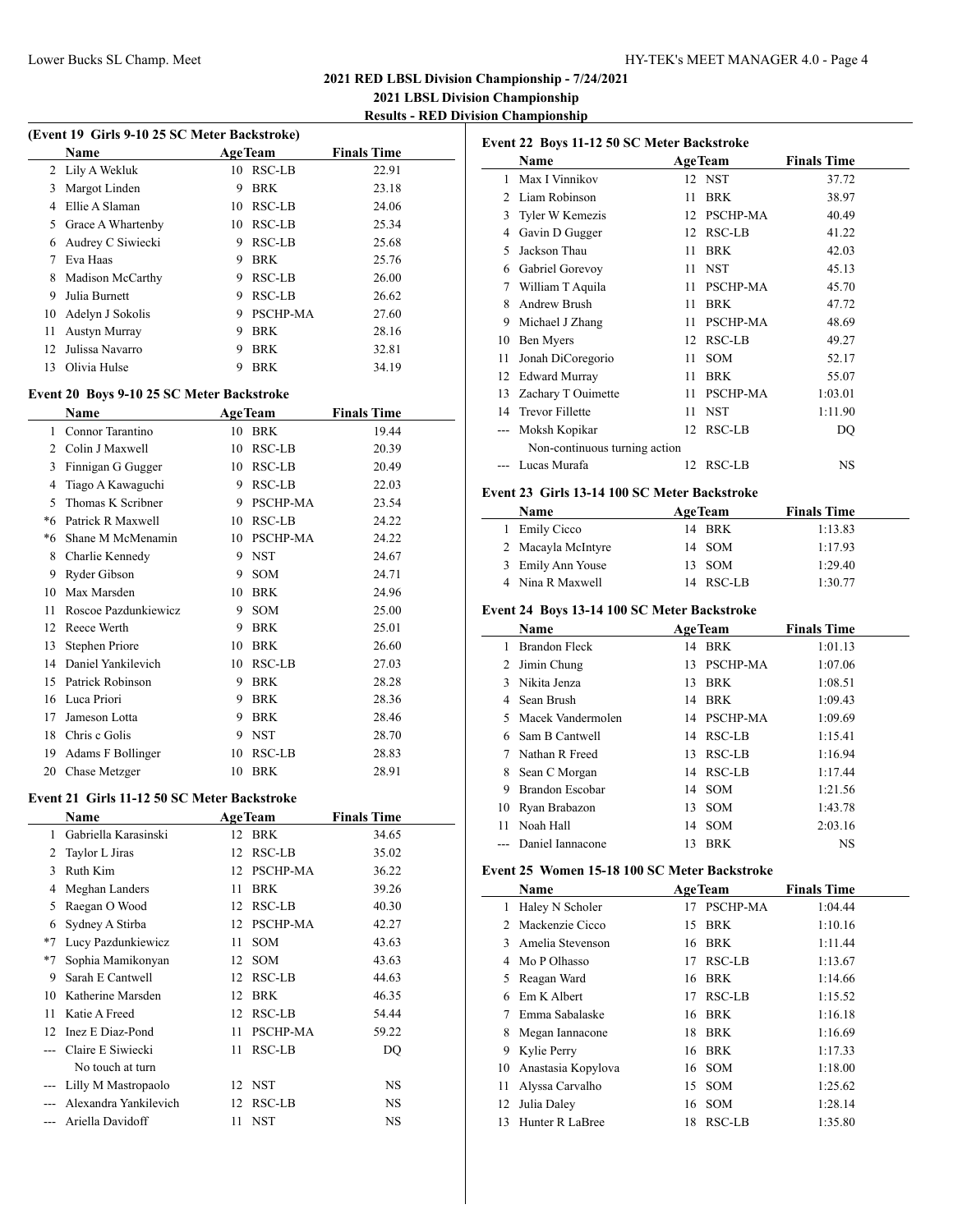$\overline{a}$ 

 $\frac{1}{2}$ 

l.

**2021 LBSL Division Championship Results - RED Division Championship**

| Event 26 Men 15-18 100 SC Meter Backstroke |                                            |    |                |                    |  |
|--------------------------------------------|--------------------------------------------|----|----------------|--------------------|--|
|                                            | <b>Name</b>                                |    | <b>AgeTeam</b> | <b>Finals Time</b> |  |
|                                            | 1 Drew Henry                               |    | 16 SOM         | 59.40              |  |
|                                            | 2 Tyler J Juskalian                        |    | 17 RSC-LB      | 1:00.03            |  |
|                                            | 3 Max Butkiewicz                           |    | 17 SOM         | 1:02.02            |  |
|                                            | 4 Ryan Ward                                |    | 18 BRK         | 1:03.86            |  |
|                                            | 5 Matt N Vinnikov                          |    | 15 NST         | 1:11.48            |  |
|                                            | 6 Liam J Wekluk                            |    | 15 RSC-LB      | 1:17.76            |  |
|                                            | 7 Fernando Rios                            |    | 15 SOM         | 1:17.88            |  |
|                                            | Steven A Belder                            |    | 15 RSC-LB      | NS                 |  |
|                                            |                                            |    |                |                    |  |
|                                            | Event 27 Girls 9-10 25 SC Meter Butterfly  |    |                |                    |  |
|                                            | Name                                       |    | <b>AgeTeam</b> | <b>Finals Time</b> |  |
|                                            | 1 Helen Karasinski                         |    | 10 BRK         | 17.59              |  |
|                                            | 2 Samantha Boyer                           |    | 10 SOM         | 17.76              |  |
|                                            | 3 Luciana Priori                           |    | 9 BRK          | 20.32              |  |
|                                            | 4 Stella R Nussbaum                        |    | 9 PSCHP-MA     | 20.72              |  |
|                                            | 5 Audrey C Siwiecki                        |    | 9 RSC-LB       | 20.90              |  |
|                                            | 6 Eva Haas                                 |    | 9 BRK          | 22.77              |  |
|                                            | 7 Aaliyah K Montebello                     |    | 10 RSC-LB      | 24.86              |  |
|                                            | 8 Grace A Whartenby                        |    | 10 RSC-LB      | 26.53              |  |
|                                            | 9 Laura M Kim                              |    | 9 RSC-LB       | 29.40              |  |
|                                            | 10 Adelyn J Sokolis                        |    | 9 PSCHP-MA     | 32.55              |  |
|                                            | --- Isla Carney                            |    | 10 BRK         | DQ                 |  |
|                                            | Seissors kick                              |    |                |                    |  |
|                                            | Event 28 Boys 9-10 25 SC Meter Butterfly   |    |                |                    |  |
|                                            | <b>Name</b>                                |    | <b>AgeTeam</b> | <b>Finals Time</b> |  |
|                                            | 1 Connor Tarantino                         |    | 10 BRK         | 17.58              |  |
|                                            | 2 Colin J Maxwell                          |    | 10 RSC-LB      | 18.56              |  |
|                                            | 3 Matthew Harris                           |    | 10 RSC-LB      |                    |  |
|                                            |                                            |    | 9 RSC-LB       | 18.76              |  |
|                                            | 4 Tiago A Kawaguchi                        |    |                | 18.84              |  |
|                                            | 5 Gavin Reilly                             |    | 9 BRK          | 20.04              |  |
| 6                                          | Thomas K Scribner                          |    | 9 PSCHP-MA     | 20.91              |  |
|                                            | 7 Patrick R Maxwell                        |    | 10 RSC-LB      | 21.12              |  |
| 8                                          | MJ Pyle                                    |    | 9 NST          | 21.41              |  |
|                                            | 9 Enoch W Jang                             |    | 9 PSCHP-MA     | 22.76              |  |
|                                            | 10 Charlie Kennedy                         |    | 9 NST          | 23.57              |  |
| 11                                         | Shane M McMenamin                          |    | 10 PSCHP-MA    | 25.15              |  |
|                                            | 12 Daniel Yankilevich                      |    | $10$ RSC-LB    | 26.84              |  |
|                                            | 13 Jameson Lotta                           |    | 9 BRK          | 26.91              |  |
|                                            | 14 Reece Werth                             | 9. | <b>BRK</b>     | 28.69              |  |
|                                            | 15 Max Marsden                             |    | 10 BRK         | 30.19              |  |
|                                            | 16 Patrick Robinson                        | 9  | <b>BRK</b>     | 32.34              |  |
|                                            | --- Luca Priori                            | 9  | <b>BRK</b>     | DQ                 |  |
|                                            | Scissors kick                              |    |                |                    |  |
|                                            | Event 29 Girls 11-12 50 SC Meter Butterfly |    |                |                    |  |
|                                            | Name                                       |    | <b>AgeTeam</b> | <b>Finals Time</b> |  |
| 1                                          | Gabriella Karasinski                       |    | 12 BRK         | 33.31              |  |
|                                            | $2.$ Taylor Lines                          |    | 12.00CID       | 2204               |  |

| 1 Gabriella Karasinski |    | 12 BRK      | 33.31 |
|------------------------|----|-------------|-------|
| 2 Taylor L Jiras       |    | 12 RSC-LB   | 33.84 |
| 3 Gabriella A Clark    |    | 12 RSC-LB   | 34.17 |
| 4 Rosie Kennedy        |    | 12 NST      | 36.21 |
| 5 Grace Lotta          |    | 12 BRK      | 36.93 |
| 6 Brigid M Pickett     |    | 11 PSCHP-MA | 37.56 |
| Becca Geberth          |    | 12 BRK      | 38.34 |
| 8 Emelie A Korn        | 11 | RSC-LB      | 40.62 |
|                        |    |             |       |

|     | 9 Cailyn Reilly         |    | 11 BRK      | 41.38     |
|-----|-------------------------|----|-------------|-----------|
|     | 10 Meghan Landers       | 11 | BRK         | 42.62     |
| 11. | Allison T Moore         |    | 12 PSCHP-MA | 43.49     |
|     | 12 Olivia Mastil        |    | 12 SOM      | 44.08     |
|     | 13 Maria G Gilbert      |    | 12 RSC-LB   | 46.40     |
|     | 14 Claire E Siwiecki    |    | 11 RSC-LB   | 52.68     |
|     | 15 Shannon e Golis      |    | 12 NST      | 52.87     |
|     | --- Ariella Davidoff    | 11 | <b>NST</b>  | <b>NS</b> |
|     | --- Lilly M Mastropaolo |    | 12 NST      | NS        |

#### **Event 30 Boys 11-12 50 SC Meter Butterfly**

|    | <b>Name</b>         | <b>AgeTeam</b> |                 | <b>Finals Time</b> |
|----|---------------------|----------------|-----------------|--------------------|
|    | Max I Vinnikov      |                | 12 NST          | 33.89              |
| 2  | Ethan Stavchanskiy  |                | 11 NST          | 36.30              |
|    | 3 Teddy Linden      |                | 12 BRK          | 37.15              |
|    | 4 Colin J Underwood |                | 12 NST          | 38.72              |
|    | 5 Tyler W Kemezis   |                | 12 PSCHP-MA     | 39.95              |
| 6  | Ryan Wittmer        |                | 12 BRK          | 40.46              |
|    | Dennis M Moore      |                | 12 PSCHP-MA     | 40.94              |
|    | Owen Williams       | 11             | <b>NST</b>      | 44.56              |
| 9  | William T Aquila    | 11             | <b>PSCHP-MA</b> | 44.65              |
| 10 | Ben Myers           |                | 12 RSC-LB       | 50.56              |
|    | 11 Gabriel Gorevoy  | 11             | NST             | 52.44              |

#### **Event 31 Girls 13-14 50 SC Meter Butterfly**

|    | Name              |    | <b>AgeTeam</b>  | <b>Finals Time</b> |
|----|-------------------|----|-----------------|--------------------|
| 1  | Kaitlyn Landers   |    | 14 BRK          | 32.45              |
| 2  | Macayla McIntyre  | 14 | <b>SOM</b>      | 33.88              |
| 3  | Gina M Paczewski  | 13 | RSC-LB          | 34.25              |
| 4  | Abby Stevenson    | 14 | BRK             | 34.58              |
| 5  | Kate MacAlister   |    | 14 SOM          | 34.82              |
| 6  | Zoe Truitt        | 14 | SOM             | 35.16              |
| 7  | Ellie G Beck      | 14 | PSCHP-MA        | 35.52              |
| 8  | Emily J McMenamin | 13 | <b>PSCHP-MA</b> | 36.40              |
| 9  | Sophia Short      | 13 | <b>SOM</b>      | 37.16              |
| 10 | Ally Truitt       | 13 | <b>SOM</b>      | 37.38              |
| 11 | Charlee Myers     | 13 | RSC-LB          | 37.67              |
| 12 | Ella B Messmer    | 13 | NST             | 37.84              |
| 13 | Nathalia E Bueno  | 14 | RSC-LB          | 38.72              |
| 14 | Emily Ann Youse   | 13 | <b>SOM</b>      | 40.50              |
| 15 | Lillian Yeomans   | 13 | <b>BRK</b>      | 45.53              |
| 16 | Maura Lerman      | 13 | <b>SOM</b>      | 46.69              |
| 17 | Taralyn Sinn      | 14 | SOM             | 46.78              |

## **Event 32 Boys 13-14 50 SC Meter Butterfly**

|    | <b>Name</b>      | <b>AgeTeam</b> |             | <b>Finals Time</b> |  |  |
|----|------------------|----------------|-------------|--------------------|--|--|
|    | Brandon Fleck    |                | 14 BRK      | 27.50              |  |  |
|    | 2 Tommy Muller   |                | 14 BRK      | 29.00              |  |  |
| 3  | Nikita Jenza     |                | 13 BRK      | 29.53              |  |  |
|    | 4 Rohan Macko    |                | 14 SOM      | 29.73              |  |  |
| 5. | Jimin Chung      |                | 13 PSCHP-MA | 30.18              |  |  |
| 6  | JT T Tini        |                | 13 RSC-LB   | 31.16              |  |  |
| 7  | Thomas F Yaegel  |                | 14 RSC-LB   | 32.94              |  |  |
| 8. | Jude DiCoregorio |                | 14 SOM      | 33.19              |  |  |
| 9  | Jaime J Acevedo  |                | 13 PSCHP-MA | 34.46              |  |  |
|    | 10 Colby Yeomans |                | 14 BRK      | 34.71              |  |  |
| 11 | Luke Linden      |                | 14 BRK      | 35.28              |  |  |
| 12 | Edward J Roytman |                | 13 RSC-LB   | 37.03              |  |  |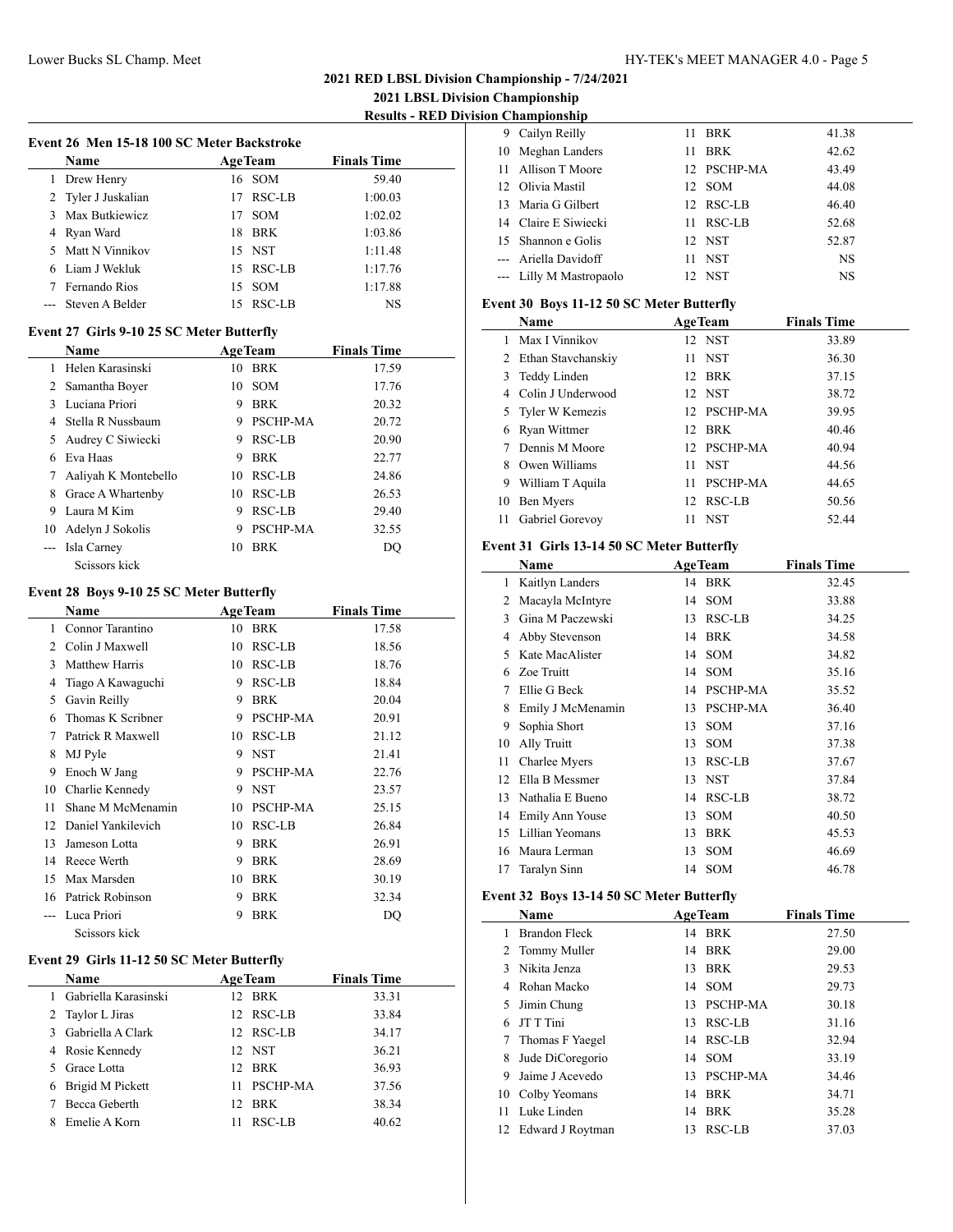## Lower Bucks SL Champ. Meet HY-TEK's MEET MANAGER 4.0 - Page 6

## **2021 RED LBSL Division Championship - 7/24/2021**

**2021 LBSL Division Championship**

|    |                                             |    |                |                    | 2021 LBSL DIVISION Championship            |                    |
|----|---------------------------------------------|----|----------------|--------------------|--------------------------------------------|--------------------|
|    |                                             |    |                |                    | <b>Results - RED Division Championship</b> |                    |
|    | (Event 32 Boys 13-14 50 SC Meter Butterfly) |    |                |                    |                                            | 11 Julia Burnett   |
|    | Name                                        |    | <b>AgeTeam</b> | <b>Finals Time</b> |                                            | 12 Grace A Whar    |
|    | --- Peter Olsen                             |    | 14 SOM         | DQ                 |                                            | 13 Madison McC     |
|    | Non-simultaneous arms                       |    |                |                    |                                            | 14 Adelyn J Soko   |
|    | Event 33 Women 15-18 50 SC Meter Butterfly  |    |                |                    |                                            | 15 Emma Lerma      |
|    | Name                                        |    | <b>AgeTeam</b> | <b>Finals Time</b> |                                            | 16 Laura M Kim     |
|    | 1 Amelia Stevenson                          |    | 16 BRK         | 30.69              | 17                                         | Austyn Murra       |
|    | 2 Sue Bin (Esther) Park                     |    | 15 PSCHP-MA    | 30.98              | 18                                         | Olivia Hulse       |
|    | 3 Mackenzie Cicco                           |    | 15 BRK         | 31.56              | 19                                         | Julissa Navarı     |
|    | *4 Grace T Exler                            |    | 16 PSCHP-MA    | 32.31              |                                            | Event 36 Boys 9-1  |
| *4 | Megan Garrabrant                            |    | 15 BRK         | 32.31              |                                            | Name               |
| 6  | Mo P Olhasso                                |    | 17 RSC-LB      | 32.33              |                                            | 1 Colin J Maxw     |
|    | 7 Callie Haggerty                           |    | 16 NST         | 32.59              |                                            | 2 Tiago A Kawa     |
|    | 8 Maggie Sweitzer                           |    | 16 BRK         | 32.81              |                                            | 3 Jameson Lotta    |
|    | 9 Kellsey L Robinson                        |    | 18 RSC-LB      | 32.99              |                                            | 4 Thomas K Sc      |
|    | 10 Alexis Muller                            |    | 16 BRK         | 33.34              |                                            | 5 Matthew Harr     |
|    | 11 Elana S Rhoge                            |    | 15 RSC-LB      | 33.45              |                                            | 6 Brandon Stav     |
|    | 12 Nicole Webb                              |    | 15 SOM         | 33.84              | 7                                          | Gavin Reilly       |
|    | 13 Em K Albert                              |    | 17 RSC-LB      | 34.94              | 8                                          | MJ Pyle            |
|    | 14 Reagan Ward                              |    | 16 BRK         | 35.43              | 9                                          | Luke J Picket      |
|    | 15 Ella N Rossi                             |    | 15 RSC-LB      | 35.85              |                                            | 10 Henry A Soko    |
|    | 16 Sarah Wittmer                            |    | 15 BRK         | 37.51              | 11                                         | Finnigan G G       |
| 17 | Alyssa Carvalho                             |    | 15 SOM         | 38.21              | 12                                         | Ryder Gibson       |
| 18 | Julia Daley                                 |    | 16 SOM         | 39.10              | 13                                         | Adams F Boll       |
|    | 19 Maggie R Danchak                         |    | 16 PSCHP-MA    | 39.71              |                                            | 14 Reece Werth     |
|    |                                             |    |                |                    |                                            | 15 Sam Simpson     |
|    | Event 34 Men 15-18 50 SC Meter Butterfly    |    |                |                    |                                            | 16 Daniel Yankil   |
|    | Name                                        |    | <b>AgeTeam</b> | <b>Finals Time</b> | 17                                         | Roscoe Pazdu       |
|    | 1 Tyler J Juskalian                         |    | 17 RSC-LB      | 26.09              | 18                                         | Stephen Prior      |
|    | 2 Luke A Ramalho                            |    | 18 RSC-LB      | 27.14              | 19                                         | Chase Metzge       |
|    | 3 Chris Wittmer                             |    | 16 BRK         | 27.39              | 20                                         | Chris c Golis      |
|    | 4 Noah Z Ferker                             |    | 17 NST         | 28.70              |                                            | 21 Max Marsden     |
| 5  | Mark E Rhoge                                |    | 17 RSC-LB      | 28.86              |                                            | 22 Patrick Robin   |
|    | 6 Alexander Arjona                          | 17 | <b>SOM</b>     | 29.13              |                                            | 23 Luca Priori     |
| 7  | Jack Henderson                              |    | 18 BRK         | 29.26              |                                            |                    |
| 8  | Richard Z Scholer                           |    | 15 PSCHP-MA    | 29.58              |                                            | Event 37 Girls 11. |
| 9  | Gavyn Leidich                               |    | 16 BRK         | 29.81              |                                            | Name               |
| 10 | Ryan Sabalaske                              |    | 15 BRK         | 30.34              | 1                                          | Gabriella Kar      |
| 11 | Connor McClurkin                            |    | 16 SOM         | 30.39              |                                            | 2 Ruth Kim         |
|    | 12 Jake V Teplov                            |    | 16 RSC-LB      | 30.60              | 3                                          | Gabriella A C      |
|    | 13 Devin Sinn                               |    | 17 SOM         | 31.06              |                                            | 4 Grace Lotta      |
|    | 14 Umid Akmalov                             |    | 15 SOM         | 31.29              |                                            | 5 Makylay or ka    |
|    | 15 Fernando Rios                            |    | 15 SOM         | 33.22              | 6                                          | Raegan O Wo        |
|    | 16 Carter Vandermolen                       |    | 15 PSCHP-MA    | 33.76              | 7                                          | Becca Gebert       |
|    | Event 35 Girls 9-10 50 SC Meter Freestyle   |    |                |                    | 8                                          | Alexandra Tra      |
|    | Name                                        |    | <b>AgeTeam</b> | <b>Finals Time</b> | 9                                          | Meghan Land        |
|    | 1 Helen Karasinski                          |    | 10 BRK         | 35.37              | 10                                         | Emelie A Kor       |
|    | 2 Colleen K Moore                           |    | 10 PSCHP-MA    | 36.21              | 11                                         | Sydney A Stir      |
|    | 3 Veronica Fleck                            | 9. | <b>BRK</b>     | 36.58              | 12                                         | Sarah E Canty      |
|    | 4 Luciana Priori                            | 9  | <b>BRK</b>     | 40.64              |                                            | 13 Cailyn Reilly   |
| 5  | Isla Carney                                 |    | 10 BRK         | 41.46              |                                            | 14 Katherine Ma    |
| 6  | Stella R Nussbaum                           |    | 9 PSCHP-MA     | 41.72              |                                            | 15 Allison T Mo    |
| 7  | Lily A Wekluk                               |    | 10 RSC-LB      | 42.09              |                                            | 16 Cat I Descher   |
| 8  | Sarah Patterson                             |    | 10 NST         | 43.03              |                                            | 17 Olivia Mastil   |
| 9  | Audrey C Siwiecki                           | 9  | RSC-LB         | 46.50              | 18                                         | Maria G Gilb       |
|    | 10 Aaliyah K Montebello                     |    | 10 RSC-LB      | 47.57              |                                            | 19 Logan Murray    |
|    |                                             |    |                |                    |                                            |                    |

| 11             | Julia Burnett                              | 9 | RSC-LB         | 48.30              |  |
|----------------|--------------------------------------------|---|----------------|--------------------|--|
| 12             | Grace A Whartenby                          |   | 10 RSC-LB      | 49.47              |  |
|                | 13 Madison McCarthy                        |   | 9 RSC-LB       | 54.15              |  |
|                | 14 Adelyn J Sokolis                        |   | 9 PSCHP-MA     | 54.82              |  |
|                | 15 Emma Lerman                             |   | 10 SOM         | 58.18              |  |
|                | 16 Laura M Kim                             |   | 9 RSC-LB       | 1:01.83            |  |
|                | 17 Austyn Murray                           |   | 9 BRK          | 1:03.73            |  |
|                | 18 Olivia Hulse                            |   | 9 BRK          | 1:04.65            |  |
|                | 19 Julissa Navarro                         | 9 | <b>BRK</b>     | 1:10.70            |  |
|                | Event 36 Boys 9-10 50 SC Meter Freestyle   |   |                |                    |  |
|                | Name                                       |   | <b>AgeTeam</b> | <b>Finals Time</b> |  |
| 1              | Colin J Maxwell                            |   | 10 RSC-LB      | 37.00              |  |
| 2              | Tiago A Kawaguchi                          |   | 9 RSC-LB       | 37.46              |  |
| 3              | Jameson Lotta                              |   | 9 BRK          | 37.77              |  |
|                | 4 Thomas K Scribner                        |   | 9 PSCHP-MA     | 38.01              |  |
|                | 5 Matthew Harris                           |   | 10 RSC-LB      | 38.18              |  |
|                | 6 Brandon Stavchanskiy                     |   | 9 NST          | 38.34              |  |
| $\tau$         | Gavin Reilly                               |   | 9 BRK          | 39.00              |  |
| 8              | MJ Pyle                                    |   | 9 NST          | 39.65              |  |
| 9              | Luke J Pickett                             |   | 9 PSCHP-MA     | 40.76              |  |
| 10             | Henry A Sokolis                            |   | 10 PSCHP-MA    | 42.23              |  |
| 11             | Finnigan G Gugger                          |   | 10 RSC-LB      | 42.97              |  |
|                | 12 Ryder Gibson                            |   | 9 SOM          | 43.80              |  |
| 13             | Adams F Bollinger                          |   | 10 RSC-LB      | 45.04              |  |
|                | 14 Reece Werth                             |   | 9 BRK          | 45.45              |  |
|                | 15 Sam Simpson                             |   | $10$ SOM       | 47.56              |  |
|                | 16 Daniel Yankilevich                      |   | 10 RSC-LB      | 47.57              |  |
| 17             | Roscoe Pazdunkiewicz                       |   | 9 SOM          | 47.64              |  |
| 18             | Stephen Priore                             |   | 10 BRK         | 49.61              |  |
| 19             | Chase Metzger                              |   | 10 BRK         | 52.56              |  |
| 20             | Chris c Golis                              |   | 9 NST          | 52.58              |  |
| 21             | Max Marsden                                |   | 10 BRK         | 53.08              |  |
|                | 22 Patrick Robinson                        |   | 9 BRK          | 57.49              |  |
|                | 23 Luca Priori                             | 9 | BRK            | 1:10.74            |  |
|                | Event 37 Girls 11-12 50 SC Meter Freestyle |   |                |                    |  |
|                | Name                                       |   | <b>AgeTeam</b> | <b>Finals Time</b> |  |
| $\mathbf{1}$   | Gabriella Karasinski                       |   | 12 BRK         | 30.17              |  |
| $\overline{c}$ | Ruth Kim                                   |   | 12 PSCHP-MA    | 30.54              |  |
| 3              | Gabriella A Clark                          |   | 12 RSC-LB      | 31.22              |  |

| $\mathfrak{D}$ | Ruth Kim                 |    | 12 PSCHP-MA     | 30.54 |
|----------------|--------------------------|----|-----------------|-------|
| 3              | Gabriella A Clark        | 12 | RSC-LB          | 31.22 |
| 4              | Grace Lotta              | 12 | <b>BRK</b>      | 31.37 |
| 5              | Makylay or kay A Quigley | 12 | RSC-LB          | 31.82 |
| 6              | Raegan O Wood            | 12 | RSC-LB          | 33.31 |
| 7              | Becca Geberth            | 12 | <b>BRK</b>      | 33.75 |
| 8              | Alexandra Trabosh        | 11 | <b>BRK</b>      | 33.80 |
| 9              | Meghan Landers           | 11 | <b>BRK</b>      | 34.97 |
| 10             | Emelie A Korn            | 11 | RSC-LB          | 35.15 |
| 11             | Sydney A Stirba          | 12 | <b>PSCHP-MA</b> | 35.34 |
| 12             | Sarah E Cantwell         | 12 | RSC-LB          | 35.78 |
| 13             | Cailyn Reilly            | 11 | <b>BRK</b>      | 36.77 |
| 14             | Katherine Marsden        | 12 | <b>BRK</b>      | 37.00 |
| 15             | Allison T Moore          | 12 | <b>PSCHP-MA</b> | 37.03 |
| 16             | Cat I Descher            | 11 | RSC-LB          | 37.24 |
| 17             | Olivia Mastil            | 12 | <b>SOM</b>      | 39.55 |
| 18             | Maria G Gilbert          | 12 | RSC-LB          | 41.25 |
| 19.            | Logan Murray             | 12 | <b>BRK</b>      | 42.45 |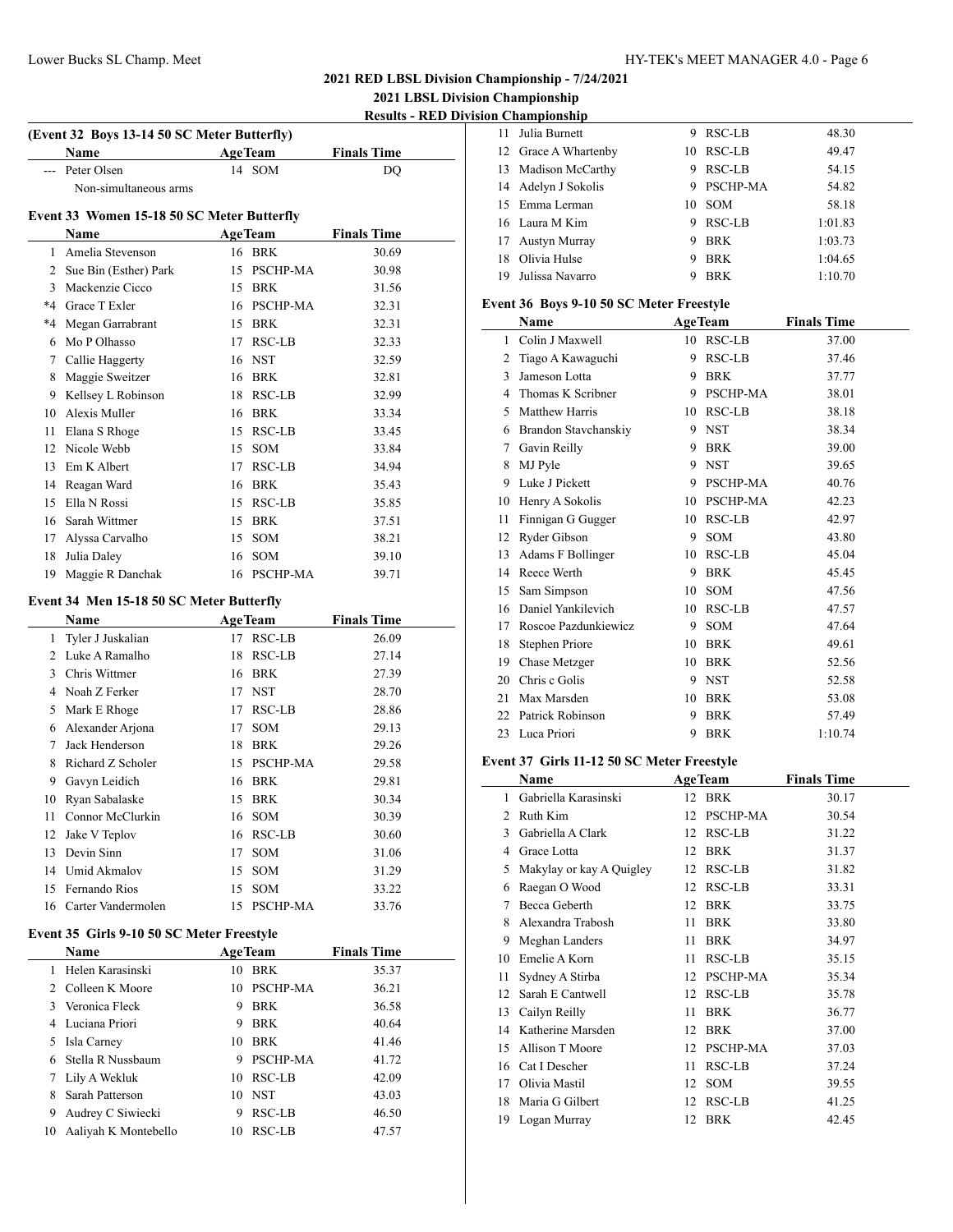**2021 LBSL Division Championship Results - RED Division Championship**

| (Event 37 Girls 11-12 50 SC Meter Freestyle) |                                            |      |                 |                    |  |  |
|----------------------------------------------|--------------------------------------------|------|-----------------|--------------------|--|--|
|                                              | Name                                       |      | <b>AgeTeam</b>  | <b>Finals Time</b> |  |  |
|                                              | 20 Claire E Siwiecki                       | 11   | RSC-LB          | 44.44              |  |  |
| 21                                           | <b>Emily Rhodes</b>                        | 11   | <b>NST</b>      | 45.70              |  |  |
|                                              | 22 Katie A Freed                           |      | 12 RSC-LB       | 46.62              |  |  |
|                                              | 23 Inez E Diaz-Pond                        |      | 11 PSCHP-MA     | 47.76              |  |  |
|                                              | --- Ariella Davidoff                       |      | 11 NST          | NS                 |  |  |
|                                              | --- Alexandra Yankilevich                  |      | 12 RSC-LB       | <b>NS</b>          |  |  |
| $---$                                        | Lilly M Mastropaolo                        |      | 12 NST          | NS                 |  |  |
|                                              | Event 38 Boys 11-12 50 SC Meter Freestyle  |      |                 |                    |  |  |
|                                              | Name                                       |      | <b>AgeTeam</b>  | <b>Finals Time</b> |  |  |
| 1                                            | Max I Vinnikov                             |      | 12 NST          | 32.38              |  |  |
|                                              | 2 Colin J Underwood                        |      | 12 NST          | 32.43              |  |  |
|                                              | 3 Ethan Stavchanskiy                       |      | 11 NST          | 32.81              |  |  |
|                                              | 4 Liam Robinson                            |      | 11 BRK          | 32.94              |  |  |
|                                              | 5 Timophey V Markouski                     |      | 11 RSC-LB       | 33.19              |  |  |
|                                              | 6 Jackson Thau                             |      | 11 BRK          | 34.59              |  |  |
| 7                                            | Ryan Wittmer                               |      | 12 BRK          | 34.77              |  |  |
|                                              | 8 Dennis M Moore                           |      | 12 PSCHP-MA     | 35.34              |  |  |
| 9                                            | Gavin D Gugger                             |      | 12 RSC-LB       | 36.92              |  |  |
|                                              | 10 Owen Williams                           |      | 11 NST          | 38.03              |  |  |
| 11                                           | Grayson Zimmer                             |      | 11 NST          | 40.13              |  |  |
|                                              | 12 Ben Myers                               |      | 12 RSC-LB       | 41.17              |  |  |
| 13                                           | John Kennedy                               |      | 11 NST          | 41.27              |  |  |
|                                              | 14 Edward Murray                           |      | 11 BRK          | 42.50              |  |  |
|                                              | 15 Matthew R Beck                          |      | 12 PSCHP-MA     | 43.31              |  |  |
|                                              | 16 Trevor Fillette                         |      | 11 NST          | 43.40              |  |  |
|                                              | 17 Andrew Brush                            |      | 11 BRK          | 44.60              |  |  |
| 18                                           | Jonah DiCoregorio                          |      | 11 SOM          | 48.11              |  |  |
|                                              | 19 Moksh Kopikar                           |      | 12 RSC-LB       | 50.18              |  |  |
|                                              | 20 Zachary T Ouimette                      |      | 11 PSCHP-MA     | 53.34              |  |  |
| ---                                          | Jack D Braun                               | 11 - | PSCHP-MA        | DQ                 |  |  |
|                                              | --- Lucas Murafa                           |      | 12 RSC-LB       | $_{\rm NS}$        |  |  |
|                                              |                                            |      |                 |                    |  |  |
|                                              | Event 39 Girls 13-14 50 SC Meter Freestyle |      |                 |                    |  |  |
|                                              | Name                                       |      | <b>AgeTeam</b>  | <b>Finals Time</b> |  |  |
|                                              | 1 Kaitlyn Landers                          |      | 14 BRK          | 29.23              |  |  |
| $\overline{2}$                               | Emily Cicco                                |      | 14 BRK          | 29.65              |  |  |
| 3                                            | Marley M Swain                             | 13   | <b>PSCHP-MA</b> | 30.01              |  |  |
|                                              | 4 Abby Stevenson                           |      | 14 BRK          | 31.52              |  |  |
|                                              | 5 Sophia Short                             | 13   | SOM             | 31.82              |  |  |
|                                              | 6 Ellie G Beck                             |      | 14 PSCHP-MA     | 32.02              |  |  |
| 7                                            | Olivia Kozloff                             |      | 13 PSCHP-MA     | 32.27              |  |  |
| 8                                            | Macayla McIntyre                           |      | 14 SOM          | 32.46              |  |  |
| 9                                            | Zoe Truitt                                 |      | 14 SOM          | 32.64              |  |  |
| 10                                           | Emily J McMenamin                          |      | 13 PSCHP-MA     | 33.56              |  |  |
| 11                                           | Ella B Messmer                             |      | 13 NST          | 33.59              |  |  |
| 12                                           | Charlee Myers                              |      | 13 RSC-LB       | 33.83              |  |  |
| 13                                           | Ally Truitt                                | 13   | SOM             | 34.63              |  |  |
|                                              | 14 Nina R Maxwell                          |      | 14 RSC-LB       | 34.68              |  |  |
| 15                                           | Amara L Tomlinson                          |      | 14 PSCHP-MA     | 34.84              |  |  |
|                                              | 16 Emily Ann Youse                         |      | 13 SOM          | 35.00              |  |  |
|                                              | 17 Izzy M Dobrin                           |      | 13 RSC-LB       | 35.28              |  |  |
|                                              | 18 Grace Patterson                         |      | 14 NST          | 36.14              |  |  |
|                                              | 19 Nathalia E Bueno                        |      | 14 RSC-LB       | 36.68              |  |  |
| 20                                           | Maura Lerman                               | 13   | SOM             | 41.46              |  |  |

| 21           | Taralyn Sinn                               |    | 14 SOM         | 44.25              |  |  |  |  |  |
|--------------|--------------------------------------------|----|----------------|--------------------|--|--|--|--|--|
|              | Event 40 Boys 13-14 50 SC Meter Freestyle  |    |                |                    |  |  |  |  |  |
|              | Name                                       |    | <b>AgeTeam</b> | <b>Finals Time</b> |  |  |  |  |  |
|              | 1 Brandon Fleck                            |    | 14 BRK         | 25.15              |  |  |  |  |  |
|              | 2 Macek Vandermolen                        |    | 14 PSCHP-MA    | 27.08              |  |  |  |  |  |
|              | 3 Tommy Muller                             |    | 14 BRK         | 27.77              |  |  |  |  |  |
|              | 4 Nikita Jenza                             |    |                |                    |  |  |  |  |  |
|              |                                            |    | 13 BRK         | 28.09              |  |  |  |  |  |
|              | 5 Rohan Macko                              |    | 14 SOM         | 28.37              |  |  |  |  |  |
|              | 6 Sean Brush                               |    | 14 BRK         | 28.47              |  |  |  |  |  |
|              | 7 Brandon Escobar                          |    | 14 SOM         | 28.88              |  |  |  |  |  |
|              | 8 Sam B Cantwell                           |    | 14 RSC-LB      | 29.01              |  |  |  |  |  |
|              | 9 Nathan R Freed                           |    | 13 RSC-LB      | 30.57              |  |  |  |  |  |
|              | 10 Colby Yeomans                           |    | 14 BRK         | 31.09              |  |  |  |  |  |
|              | 11 Jude DiCoregorio                        |    | 14 SOM         | 31.36              |  |  |  |  |  |
|              | 12 Adrian S Oreper                         |    | 13 RSC-LB      | 31.75              |  |  |  |  |  |
|              | 13 Kyle Boos                               |    | 14 SOM         | 32.50              |  |  |  |  |  |
|              | 14 Jaime J Acevedo                         |    | 13 PSCHP-MA    | 34.00              |  |  |  |  |  |
|              | 15 Ryan Brabazon                           |    | 13 SOM         | 36.41              |  |  |  |  |  |
|              | 16 Peter Olsen                             |    | 14 SOM         | 38.54              |  |  |  |  |  |
|              | --- Josh E Ferker                          |    | 14 NST         | NS                 |  |  |  |  |  |
|              | Event 41 Women 15-18 50 SC Meter Freestyle |    |                |                    |  |  |  |  |  |
|              | Name                                       |    | <b>AgeTeam</b> | <b>Finals Time</b> |  |  |  |  |  |
|              | 1 Haley N Scholer                          |    | 17 PSCHP-MA    | 27.76              |  |  |  |  |  |
|              | 2 Avery Stimmel                            |    | 18 BRK         | 28.99              |  |  |  |  |  |
|              | 3 Maggie Sweitzer                          |    | 16 BRK         | 29.07              |  |  |  |  |  |
|              | 4 Gianna E Bevivino                        |    | 15 PSCHP-MA    | 29.18              |  |  |  |  |  |
|              | 5 Kellsey L Robinson                       |    | 18 RSC-LB      | 29.44              |  |  |  |  |  |
|              | 6 Callie Haggerty                          |    | 16 NST         | 29.47              |  |  |  |  |  |
|              | 7 Sabina Hartman                           |    | 18 RSC-LB      | 29.93              |  |  |  |  |  |
|              | 8 Mo P Olhasso                             |    | 17 RSC-LB      | 30.34              |  |  |  |  |  |
|              | 9 Megan Garrabrant                         |    | 15 BRK         | 30.62              |  |  |  |  |  |
|              | 10 Liliana Rios                            |    | 15 SOM         | 31.19              |  |  |  |  |  |
|              |                                            |    | 16 SOM         | 31.25              |  |  |  |  |  |
|              | 11 Anastasia Kopylova                      |    | 17 SOM         |                    |  |  |  |  |  |
|              | 12 Gianna Short<br>13 Nicole Webb          |    |                | 32.06              |  |  |  |  |  |
|              |                                            |    | 15 SOM         | 33.25              |  |  |  |  |  |
|              | 14 Sarah Wittmer                           |    | 15 BRK         | 33.32              |  |  |  |  |  |
|              | 15 Maggie R Danchak                        |    | 16 PSCHP-MA    | 33.63              |  |  |  |  |  |
| 16           | Julia Daley                                |    | 16 SOM         | 34.28              |  |  |  |  |  |
|              | 17 Hunter R LaBree                         |    | 18 RSC-LB      | 38.40              |  |  |  |  |  |
|              | Event 42 Men 15-18 50 SC Meter Freestyle   |    |                |                    |  |  |  |  |  |
|              | Name                                       |    | <b>AgeTeam</b> | <b>Finals Time</b> |  |  |  |  |  |
| $\mathbf{1}$ | Tyler J Juskalian                          |    | 17 RSC-LB      | 24.91              |  |  |  |  |  |
|              | 2 Jack Henderson                           |    | 18 BRK         | 25.16              |  |  |  |  |  |
|              | 3 Luke A Ramalho                           |    | 18 RSC-LB      | 25.36              |  |  |  |  |  |
|              | 4 Chris Wittmer                            |    | 16 BRK         | 25.77              |  |  |  |  |  |
|              | 5 Lukas Nier                               |    | 15 BRK         | 26.07              |  |  |  |  |  |
|              | 6 Max Butkiewicz                           |    | 17 SOM         | 26.43              |  |  |  |  |  |
|              | 7 Matt N Vinnikov                          |    | 15 NST         | 27.00              |  |  |  |  |  |
|              | 8 Alexander Arjona                         | 17 | SOM            | 27.44              |  |  |  |  |  |
|              | 9 Gavyn Leidich                            |    | 16 BRK         | 27.51              |  |  |  |  |  |
|              | 10 Liam J Wekluk                           |    | 15 RSC-LB      | 28.18              |  |  |  |  |  |
|              | 11 Carter Vandermolen                      |    | 15 PSCHP-MA    | 28.40              |  |  |  |  |  |
|              | *12 Fernando Rios                          |    | 15 SOM         | 29.57              |  |  |  |  |  |
|              | *12 Brayden L Kemezis                      |    | 15 PSCHP-MA    | 29.57              |  |  |  |  |  |
| 14           | Jack LaMorte                               |    | 16 BRK         | 30.00              |  |  |  |  |  |
|              |                                            |    |                |                    |  |  |  |  |  |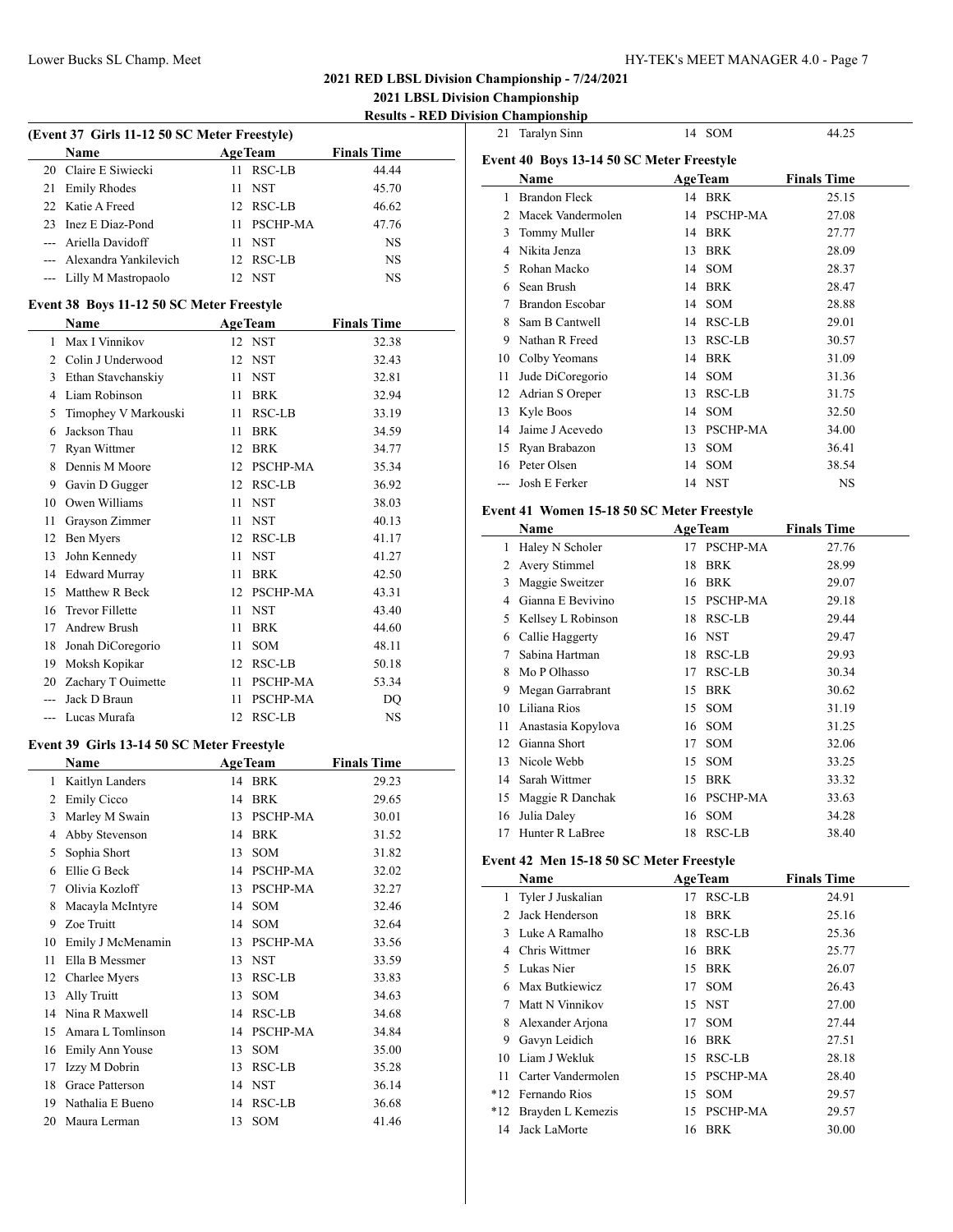**2021 LBSL Division Championship Results - RED Division Championship**

|  |  | (Event 42 Men 15-18 50 SC Meter Freestyle) |  |
|--|--|--------------------------------------------|--|
|  |  |                                            |  |

|                | <b>Name</b>                         |    | <b>AgeTeam</b> | <b>Finals Time</b> |
|----------------|-------------------------------------|----|----------------|--------------------|
|                | Steven A Belder                     |    | 15 RSC-LB      | <b>NS</b>          |
|                | Event 43 Girls 9-10 100 SC Meter IM |    |                |                    |
|                | <b>Name</b>                         |    | <b>AgeTeam</b> | <b>Finals Time</b> |
|                | Helen Karasinski                    | 10 | BRK            | 1:27.78            |
| $\mathfrak{D}$ | Veronica Fleck                      | 9  | <b>BRK</b>     | 1:35.65            |
| 3              | Samantha Boyer                      | 10 | - SOM          | 1:37.33            |
| 4              | Ellie A Slaman                      | 10 | RSC-LB         | 1:40.94            |
| 5              | Isla Carney                         | 10 | BRK            | 1:44.91            |
| 6              | Margot Linden                       | 9  | <b>BRK</b>     | 1:45.76            |
|                | Colleen K Moore                     | 10 | PSCHP-MA       | DQ                 |
|                | One hand touch - fly                |    |                |                    |
|                | Emma Lerman                         | 10 | <b>SOM</b>     | DO                 |
|                | One hand touch - fly                |    |                |                    |

## **Event 44 Boys 9-10 100 SC Meter IM**

|   | Name                                         |    | <b>AgeTeam</b>  | <b>Finals Time</b> |  |
|---|----------------------------------------------|----|-----------------|--------------------|--|
| 1 | Connor Tarantino                             | 10 | <b>BRK</b>      | 1:34.88            |  |
| 2 | Brandon Stavchanskiy                         | 9  | <b>NST</b>      | 1:40.56            |  |
| 3 | Matthew Harris                               | 10 | <b>RSC-LB</b>   | 1:41.06            |  |
| 4 | Luke J Pickett                               | 9  | <b>PSCHP-MA</b> | 1:41.39            |  |
| 5 | Enoch W Jang                                 | 9  | <b>PSCHP-MA</b> | 1:44.26            |  |
| 6 | Finnigan G Gugger                            | 10 | RSC-LB          | 1:45.64            |  |
| 7 | Gavin Reilly                                 | 9  | <b>BRK</b>      | 1:52.10            |  |
| 8 | Charlie Kennedy                              |    | 9 NST           | 1:53.25            |  |
| 9 | Ryder Gibson                                 | 9  | <b>SOM</b>      | 2:01.22            |  |
|   | Henry A Sokolis                              | 10 | <b>PSCHP-MA</b> | DO                 |  |
|   | Shoulders past vertical toward breast - back |    |                 |                    |  |
|   | Sam Simpson                                  | 10 | <b>SOM</b>      | DO                 |  |
|   | One hand touch - fly                         |    |                 |                    |  |

#### **Event 45 Girls 11-12 100 SC Meter IM**

 $\overline{a}$ 

|     | Name                     |                 | <b>AgeTeam</b>  | <b>Finals Time</b> |  |
|-----|--------------------------|-----------------|-----------------|--------------------|--|
| 1   | Taylor L Jiras           | 12 <sup>7</sup> | RSC-LB          | 1:17.20            |  |
| 2   | Gabriella A Clark        | 12              | RSC-LB          | 1:20.47            |  |
| 3   | Ruth Kim                 | 12              | <b>PSCHP-MA</b> | 1:21.34            |  |
| 4   | Makylay or kay A Quigley | 12              | RSC-LB          | 1:22.15            |  |
| 5   | Rosie Kennedy            |                 | 12 NST          | 1:23.18            |  |
| 6   | Brigid M Pickett         | 11              | <b>PSCHP-MA</b> | 1:24.03            |  |
| 7   | Grace Lotta              | 12              | <b>BRK</b>      | 1:24.37            |  |
| 8   | Becca Geberth            | 12              | <b>BRK</b>      | 1:24.75            |  |
| 9   | Alexandra Trabosh        | 11              | <b>BRK</b>      | 1:25.38            |  |
| 10  | Raegan O Wood            | 12              | RSC-LB          | 1:26.59            |  |
| 11  | Sydney A Stirba          | 12              | PSCHP-MA        | 1:29.50            |  |
| 12  | Cailyn Reilly            | 11              | <b>BRK</b>      | 1:32.00            |  |
| 13  | Lucy Pazdunkiewicz       | 11              | <b>SOM</b>      | 1:32.74            |  |
| 14  | Allison T Moore          | 12              | PSCHP-MA        | 1:33.31            |  |
| 15  | Cat I Descher            | 11              | RSC-LB          | 1:34.70            |  |
| 16  | Sophia Mamikonyan        | 12              | <b>SOM</b>      | 1:34.83            |  |
| 17  | Olivia Mastil            | 12              | <b>SOM</b>      | 1:41.06            |  |
| 18  | Shannon e Golis          | 12              | <b>NST</b>      | 1:45.69            |  |
| 19  | Logan Murray             | 12              | <b>BRK</b>      | 2:01.95            |  |
| --- | Alexandra Yankilevich    |                 | 12 RSC-LB       | <b>NS</b>          |  |

| Event 46 Boys 11-12 100 SC Meter IM |                                |    |                 |                    |  |  |
|-------------------------------------|--------------------------------|----|-----------------|--------------------|--|--|
|                                     | Name                           |    | <b>AgeTeam</b>  | <b>Finals Time</b> |  |  |
| 1                                   | Ethan Stavchanskiy             |    | 11 NST          | 1:21.95            |  |  |
| 2                                   | Teddy Linden                   | 12 | <b>BRK</b>      | 1:22.16            |  |  |
| 3                                   | Timophey V Markouski           | 11 | RSC-LB          | 1:23.06            |  |  |
| 4                                   | Liam Robinson                  | 11 | <b>BRK</b>      | 1:24.87            |  |  |
| 5.                                  | Colin J Underwood              |    | 12 NST          | 1:28.50            |  |  |
| 6                                   | Gavin D Gugger                 | 12 | RSC-LB          | 1:29.19            |  |  |
| 7                                   | Tyler W Kemezis                | 12 | PSCHP-MA        | 1:30.22            |  |  |
| 8                                   | Grayson Zimmer                 | 11 | <b>NST</b>      | 1:39.22            |  |  |
| 9                                   | William T Aquila               | 11 | PSCHP-MA        | 1:42.78            |  |  |
| 10                                  | Michael J Zhang                | 11 | PSCHP-MA        | 1:42.93            |  |  |
| 11                                  | Owen Williams                  | 11 | <b>NST</b>      | 1:47.86            |  |  |
| 12 <sup>2</sup>                     | Matthew R Beck                 | 12 | <b>PSCHP-MA</b> | 1:50.22            |  |  |
| 13                                  | John Kennedy                   | 11 | <b>NST</b>      | 1:53.12            |  |  |
|                                     | Jack D Braun                   | 11 | PSCHP-MA        | DO                 |  |  |
|                                     | Arms underwater recovery - fly |    |                 |                    |  |  |

#### **Event 47 Girls 13-14 100 SC Meter IM**

|                 | Name             |    | <b>AgeTeam</b>  | <b>Finals Time</b> |
|-----------------|------------------|----|-----------------|--------------------|
| 1               | Kaitlyn Landers  | 14 | <b>BRK</b>      | 1:14.15            |
| 2               | Marley M Swain   | 13 | <b>PSCHP-MA</b> | 1:15.59            |
| 3               | Carol Descher    | 13 | RSC-LB          | 1:16.68            |
| 4               | Ellie G Beck     |    | 14 PSCHP-MA     | 1:20.97            |
|                 | Kate MacAlister  |    | 14 SOM          | 1:22.76            |
| 6               | Sophia Short     |    | 13 SOM          | 1:23.63            |
| 7               | Charlee Myers    | 13 | RSC-LB          | 1:28.37            |
| 8               | Olivia Kozloff   | 13 | <b>PSCHP-MA</b> | 1:28.82            |
| 9               | Nathalia E Bueno |    | 14 RSC-LB       | 1:29.00            |
| 10              | Gianna Marzullo  | 13 | <b>SOM</b>      | 1:29.19            |
| 11              | Izzy M Dobrin    | 13 | RSC-LB          | 1:32.48            |
| 12 <sub>1</sub> | Lillian Yeomans  | 13 | <b>BRK</b>      | 1:35.52            |
| 13              | Taralyn Sinn     |    | 14 SOM          | 1:46.56            |

#### **Event 48 Boys 13-14 100 SC Meter IM**

|    | Name                   |    | <b>AgeTeam</b>  | <b>Finals Time</b> |
|----|------------------------|----|-----------------|--------------------|
| 1  | JT T Tini              | 13 | RSC-LB          | 1:09.87            |
| 2  | Sebastian Vradinskiy   | 13 | <b>BRK</b>      | 1:09.88            |
| 3  | Rohan Macko            |    | 14 SOM          | 1:11.56            |
| 4  | Timothy D Hong         | 13 | <b>PSCHP-MA</b> | 1:14.03            |
| 5  | Thomas F Yaegel        | 14 | RSC-LB          | 1:14.21            |
| 6  | Sean C Morgan          |    | 14 RSC-LB       | 1:15.47            |
| 7  | Luke Linden            | 14 | BRK             | 1:17.16            |
| 8  | Brandon Escobar        | 14 | <b>SOM</b>      | 1:18.82            |
| 9  | Edward J Roytman       | 13 | RSC-LB          | 1:19.39            |
| 10 | Jude DiCoregorio       |    | 14 SOM          | 1:23.14            |
| 11 | Colby Yeomans          | 14 | <b>BRK</b>      | 1:23.86            |
| 12 | Adrian S Oreper        | 13 | RSC-LB          | 1:23.91            |
| 13 | Kyle Boos              |    | 14 SOM          | 1:24.40            |
|    | Peter Olsen            |    | 14 SOM          | DQ                 |
|    | Alternating Kick - fly |    |                 |                    |

## **Event 49 Women 15-18 200 SC Meter IM**

| Name                    | <b>AgeTeam</b> | <b>Finals Time</b> |
|-------------------------|----------------|--------------------|
| 1 Haley N Scholer       | 17 PSCHP-MA    | 2:23.78            |
| 2 Sue Bin (Esther) Park | 15 PSCHP-MA    | 2:32.44            |
| 3 Gianna E Bevivino     | 15 PSCHP-MA    | 2:36.70            |